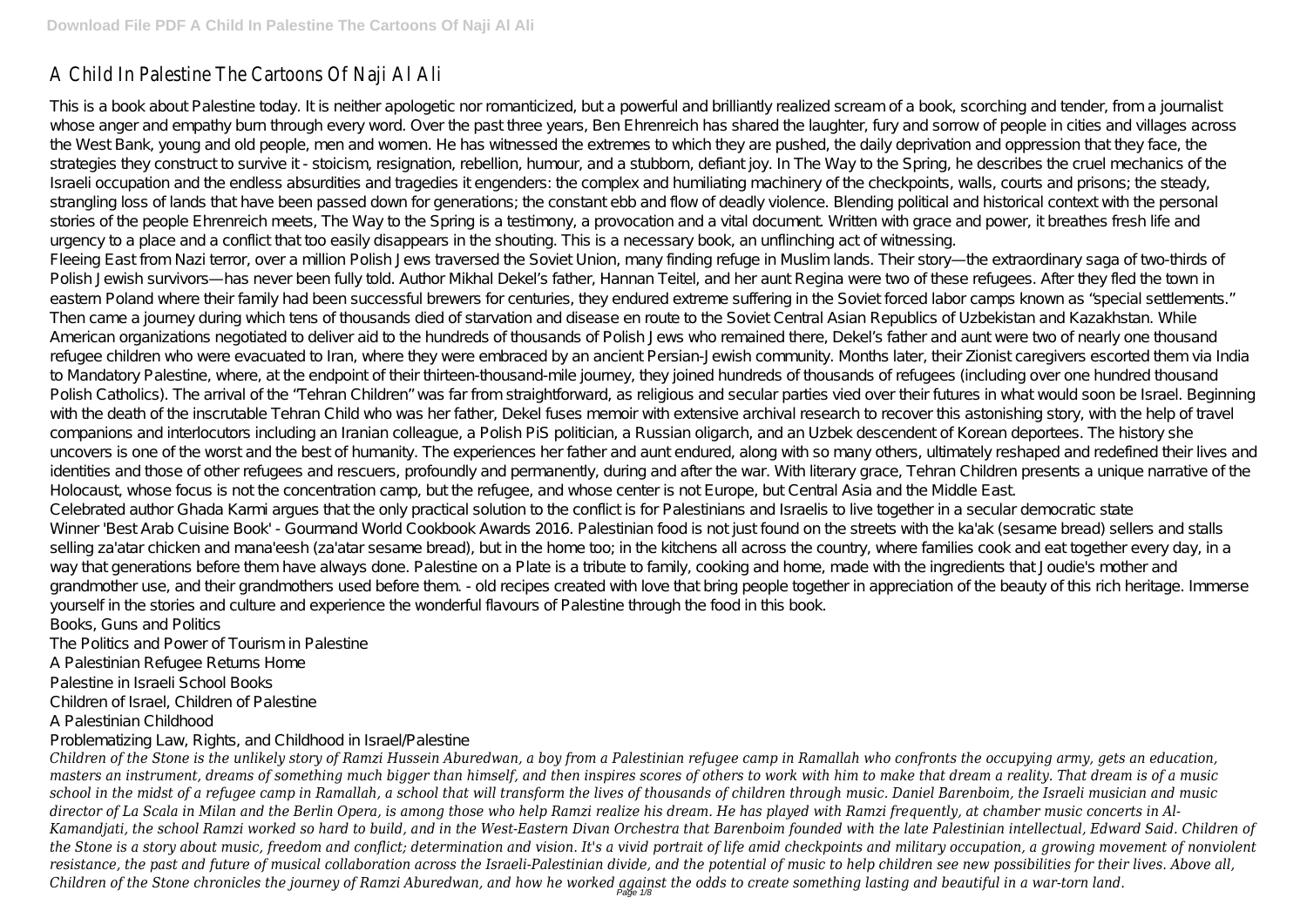*Each year, Israel's young men and women are drafted into compulsory military service and are required to engage directly in the Israeli-Palestinian conflict. This conflict is by its nature intensely complex and is played out under the full glare of international security. So, how does Israel's education system prepare its young people for this? How is Palestine, and the Palestinians against whom these young Israelis will potentially be required to use force, portrayed in the school system? Nurit Peled-Elhanan argues that the textbooks used in the school system are laced with a pro-Israel ideology, and that they play a part in priming Israeli children for military service. She analyzes the presentation of images, maps, layouts and use of language in History, Geography and Civic Studies textbooks, and reveals how the books might be seen to marginalize Palestinians, legitimize Israeli military action and reinforce Jewish-Israeli territorial identity. This book provides a fresh scholarly contribution to the Israeli-Palestinian debate, and will be relevant to the fields of Middle East Studies and Politics more widely.*

*In this book, Hedi Viterbo radically challenges our picture of law, human rights, and childhood, both in and beyond the Israel/Palestine context. He reveals how Israel, rather than disregarding international law and children's rights, has used them to hone and legitimize its violence against Palestinians. He exposes the human rights community's complicity in this situation, due to its problematic assumptions about childhood, its uncritical embrace of international law, and its recurring emulation of Israel's security discourse. He examines how, and to what effect, both the state and its critics manufacture, shape, and weaponize the categories 'child' and 'adult.' Bridging disciplinary divides, Viterbo analyzes hundreds of previously unexamined sources, many of which are not publicly available. Bold, sophisticated, and informative, Problematizing Law, Rights, and Childhood in Israel/Palestine provides unique insights into the ever-tightening relationship between law, children's rights, and state violence, at both the local and global levels. In the fourth year of the Great War, the growing military, political, social and economic costs hit all existing belligerents while as yet uncommitted states joined the global conflict. 1917: Beyond the Western Front amply illustrates the crucial significance of this pivotal year.*

*A Story of Childhood Memories Palestine on a Plate Stories from Palestine A Child in Palestine Palestinian Children's Art and the Fight Against Censorship Children of the Stone*

## *Political Cartoons from Palestine*

When Saamidah, a young Palestinian refugee, is asked by her friends what her name means, she isn't quite sure what to say. She turns to her baba for some answers - but what she gets is an adventure beyond her wildest dreams. Join Saamidah on a lyrical journey, with dazzling illustrations, that brings to life her beloved homeland and celebrates the richness of her cultural heritage and the determination to return. About the Author Rifk Ebeid is the debut author of the must-have children's book Baba, What Does My Name Mean? She was born and raised in the United States, but is originally Palestinian, hailing from the beautiful cities of al-Khalil (Hebron) and al-Quds (Jerusalem). Rifk has been a lifelong lover of all things Palestine, and first began her advocacy work with an impassioned letter to the editor in the seventh grade. Her happiest memories were the summers she spent in al-Quds with her very big Palestinian family, exploring the land and soaking in every bit of its rich history and resilient people. She lives in Florida, with her husband, family, and three children, who were all named after beloved cities in Palestine. Rifk has a JD from George Mason University, an MA in Human Rights Studies from Columbia University, and an MA in Speech-Language Pathology from the University of Northern Colorado. She has worked extensively in the field of human rights and media advocacy with various human rights organizations in the US, Jerusalem, and the UAE. About the Illustrator Lamaa Jawhari is a 2D animator/illustrator. Originally Palestinian, but born and raised in Jordan, she studied animation and worked there for more than 10 years. She now lives in Kansas City, Missouri with her husband and baby. Lamaa works as a freelance artist doing animation and children's books. She did a small animated part with "Just Like You Films," and has worked with some of the leading companies in the MENA region such as "Little Thinking Minds" and "Kharabeesh." Advance Reviews "Beautifully illustrated and text that comes from the heart and connects us to the land in a touching way." -Dr. Mazin Qumsiyeh, Professor and Author "Rifk Ebeid has written a lyrical, celebrative journey around the names and places that were and continue to be Palestine in the hearts of millions. Focusing on deliciousness and the sweetness of presence, she carries me back to my Palestinian father's bedtime tales - as the story unfolds. Miraculously, she makes it all rhyme. So many people will appreciate this precious tasty book and want to pass it on and on." -Naomi Shihab Nye, Author of Habibi "Join Saamidah and her Dove of Peace, Salam on this enchanted journey across the land of historic Palestine. As Saamidah rediscovers her Palestinian roots, her ancestral homeland becomes a tangible place, rife with life and hope. Rifk Ebeid's "Baba, What Does My Name Mean" is an enjoyable, yet profound representation of Palestine that will help children trace their Palestinian identity and heritage in an unforgettable way. At a time that mainstream media is deliberately assigning Palestine and her people with negative associations, damaging undertones and harmful stereotypes, Ebeid's book is a refreshing reminder of a people's spirit that cannot be suppressed. This beautiful book is a gentle whisper of hope, pure in its intentions, and compelling in its underlying, unmistakable meaning." -Ramzy Baroud, Palestinian Author and Journalist

Thirty-six men, women, and children tell of their lives surrounded by the turmoil of one of the world's most dangerous conflicts

Israeli Jews and Palestinians appear side by side for the first time in this remarkable book to share powerful feelings and reflections on growing up in one of the world's longest and most dangerous conflicts. Here, thirty-six men and women, boys and girls, tell of their coming-of-age in a land of turmoil. From kibbutzim in Israel and the occupied territories to Palestinian refugee camps in the West Bank and the Gaza Strip, Israeli Jews and Palestinians tell of tragedy and transcendence as they face their deepest fears and dream of a peaceful future. Listen to them as they recount stories of their brief and often violent youth. No matter what their ethnic identity, how much and how long they have suffered, these courageous autobiographers most often reveal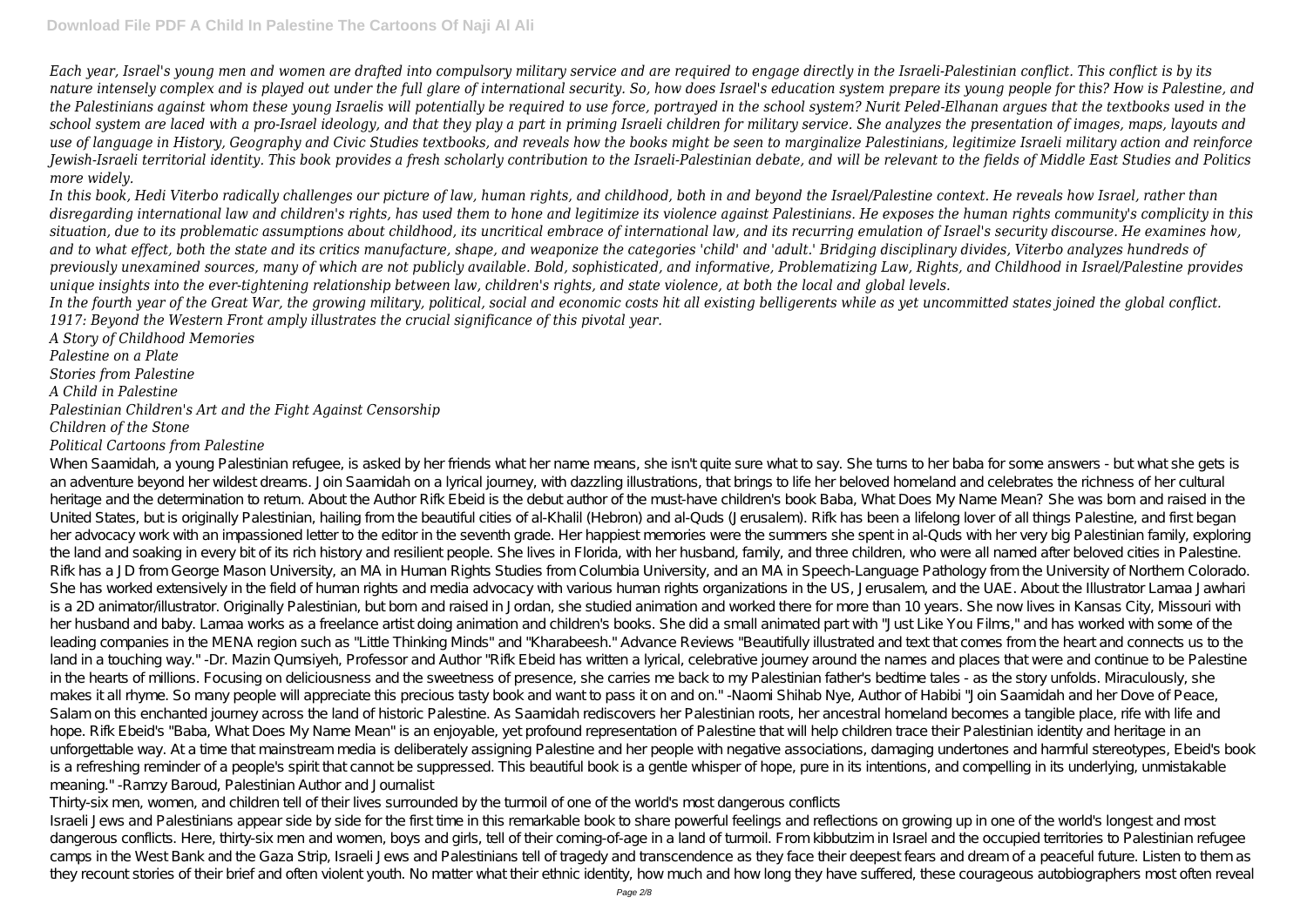a deep longing for peace. Perhaps their hopes and fears are bestillustrated by a parable retold by eighteen-year-old Redrose (a pseudonym): "Two frogs got trapped in a jar of cream. They couldn't jump out of the liquid and they couldn't climb because the sides of the jar were slippery. One frog said, 'By dawn I'll be dead,' and went to sleep. The second frog swam all night long and in the morning found herself floating on a pat of butter."

The West Bank Barrier is expected to be completed in 2010. Declared illegal by the United Nations International Court of Justice, this network of concrete walls, trenches, and barbed-wire fences could permanently redraw one of the most disputed property lines in the Middle East--the Green Line that separates Israel and the West Bank. To Israel the "security fence" is intended to keep Palestinian terrorists from entering its territory. But to Palestinians the "apartheid wall" that sliced through orchards and houses, and cuts off family members from one another, is a land grab. In this comprehensive book, Backmann not only addresses the barrier's impact on ordinary citizens, but how it will shape the future of the Middle East. Though it promises security to an Israeli population weary of terrorism, it also is responsible for the widespread destruction of Palestinian homes and farmland; with its Byzantine checkpoint regulations, it has also severely crippled the Palestinian economy; and, most urgent, the barrier often deviates from the Green Line, appropriating thousands of acres of land, effectively redrawing the boundary between the West Bank and Israel. Backmann interviews Israeli policy makers, politicians, and military personnel, as well as Palestinians living throughout the West Bank, telling the stories not only of the barrier's architects, but also of those who must reckon with it on a day-to-day basis on the ground. With bold, brilliant, and often impassioned reportage, A Wall in Palestine renders the West Bank Barrier--its purpose, its efficacy, its consequences--as no book before.

Three Wishes Yalla, Let Me Show You Palestine

The Politics of Israel's Detention of Palestinian MI6 Israel's Dilemma in Palestine Mornings in Jenin Students and Resistance in Palestine

*The novel of a lifetime about two men and their daughters: divided by conflict, yet united in grief. Rami Elhanan and Bassam Aramin live near one another yet they exist worlds apart. Rami is Israeli. Bassam is Palestinian. Rami's license plate is yellow. Bassam's license plate is green. It takes Rami fifteen minutes to drive to the West Bank. The same journey for Bassam takes an hour and a half. Both men have lost their daughters. Rami's thirteen-year-old girl Smadar was killed by a suicide bomber while out shopping with her friends. Bassam's ten-year-old daughter Abir was shot and killed by a member of the border police outside her school. There was a candy bracelet in her pocket she hadn't had time to eat yet. The men become the best of friends. In this epic novel - named for a shape with a countably infinite number of sides - Colum McCann crosses centuries and continents, stitching time, art, history, nature and politics into a tapestry of friendship, love, loss and belonging. Musical, muscular, delicate and soaring, Apeirogon is the novel for our times. Palestine, 1948. A mother clutches her six-month-old son as Israeli soldiers march through the village of Ein Hod. In a split second, her son is snatched from her arms and the fate of the Abulheja family is changed forever. Forced into a refugee camp in Jenin and exiled from the ancient village that is their lifeblood, the family struggles to rebuild their world. Their stories unfold through the eyes of the youngest sibling, Amal, the daughter born in the camp who will eventually find herself alone in the United States; the eldest son who loses everything in the struggle for freedom; the stolen son who grows up as an Israeli, becoming an enemy soldier to his own brother. Mornings in Jenin is a devastating novel of love and loss, war and oppression, and heartbreak and hope, spanning five countries and four generations of one of the most intractable conflicts of our lifetime.*

*We Begin Here: Poems for Palestine and Lebanon contains poems written in response to the 1982 Israeli invasion of Lebanon together with new ones rising from the 2006 Israeli war on Lebanon. Following a great tradition of poetry throughout history, this book shows the vast conscience and lyrical spirit of resistance on the part of poets in support of the dignity, rights, and humanity of the Palestinian and Lebanese people. We Begin Here is an affirmation of the human and poetic spirit, reminding us that poetry and struggle always "begin here," always leading us back to ourselves, to each other, in community, seeking truth and beauty across all borders.*

*After six decades of protracted refugeehood, patterns of social identification are changing among the young people of the fourth refugee generation in the Palestinian refugee camp Burj al-Shamali in Southern Lebanon. Though their identity as Palestinian refugees remains the same compared to older refugee generations, there is an important shift in the young refugees' relationship towards the homeland, their status as refugees, Islam, the camp society, as well as in their relationship towards religious or ethnic "others" in and outside Lebanon. This ePaper examines how technology, globalisation and outside influences have impacted the young Palestinians' interpretation of their identity and their understanding of Palestinianness. The author concludes with reflections on the young refugees' attitudes towards their Palestinian identity in the diaspora, which, as she argues, can only survive when the young refugees see their identity as a virtue rather than as a hindrance.*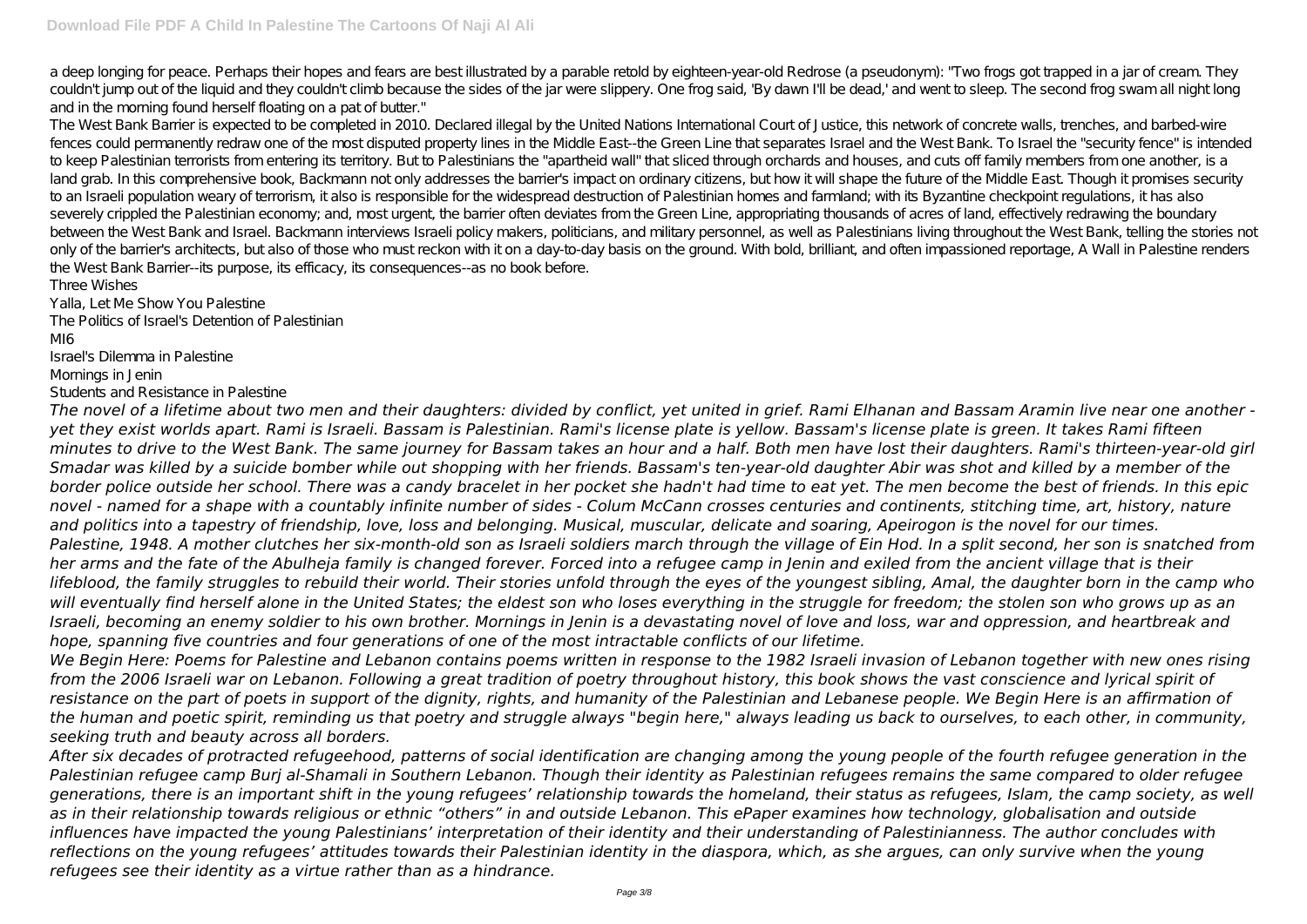*The Cartoons of Naji al-Ali A Child's View from Gaza Baba, What Does My Name Mean?: A Journey to Palestine UNRWA and Palestinian Refugees A Child's Garden Poems for Palestine and Lebanon Experiencing Forced Migration in the Middle East The first - and only - history of the Secret Intelligence Service, written with full and unrestricted access to the closed archives of the Service for the period 1909-1949. A Child in PalestineThe Cartoons of Naji al-AliVerso Books "Although the topic of travel and travel writing by Chinese and Japanese writers has recently begun to attract more interest among scholars in the West, it remains largely virgin terrain with vast tracts awaiting scholarly examination. This book offers insights into how East Asians traveled in the early modern and modern periods, what they looked for, what they felt comfortable finding, and the ways in which they wrote up their impressions of these experiences."--From p. [4] of cover. Deborah Ellis presents the stories of children of the war-torn Middle East, based on interviews with Israeli and Palestinian children. In a rehabilitation center for disabled children, twelve-year-old Nora says she loves the color pink and chewing gum and explains that the wheels of her wheelchair are like her legs. Eleven-year-old Mohammad describes how his house was demolished by soldiers. And we meet twelve-year-old Salam, whose older sister walked into a store in Jerusalem and blew herself up, killing herself and two people, and injuring twenty others. All these children live both ordinary and extraordinary lives. They argue with their siblings. They dream about their wishes for the future. They have also seen their homes destroyed, their families killed,* and they live in the midst of constant upheaval and violence. This simple and telling book allows children everywhere to see those *caught in the Israeli-Palestinian conflict as children just like themselves, but who are living far more difficult, dangerous lives. Correlates to the Common Core State Standards in English Language Arts: CCSS.ELA-LITERACY.RI.5.6 Analyze multiple accounts of the same event or topic, noting important similarities and differences in the point of view they represent. CCSS.ELA-LITERACY.RI.6.3 Analyze in detail how a key individual, event, or idea is introduced, illustrated, and elaborated in a text (e.g., through examples or anecdotes). CCSS.ELA-LITERACY.RI.6.6 Determine an author's point of view or purpose in a text and explain how it is conveyed in the text. Life and Death in Palestine Sesame Street, Palestine Olive Harvest in Palestine Palestinian and Jewish Children at Summer Peace Camp Married to Another Man The Way to the Spring*

*Social Identification among Young Palestinian Refugees in Lebanon*

**Naji al-Ali grew up in the Palestinian refugee camp of Ain al-Hilweh in the south Lebanese city of Sidon, where his gift for drawing was discovered by the Palestinian poet Ghassan Kanafani in the late 1950s. Early the following decade he left for Kuwait, embarking on a thirty-year career that would see his cartoons published daily in newspapers from Cairo to Beirut, London to Paris. Resolutely independent and unaligned to any political party, Naji al-Ali strove to speak to and for the ordinary Arab people; the pointed satire of his stark, symbolic cartoons brought him widespread renown. Through his most celebrated creation, the witness-child Handala, al-Ali criticized the brutality of Israeli occupation, the venality and corruption of the regimes in the region, and the suffering of the Palestinian people, earning him many powerful enemies and the soubriquet "the Palestinian Malcolm X." For the first time in book form, A Child in Palestine presents the work of one of the Arab world's greatest cartoonists, revered throughout the region for his outspokenness, honesty and humanity. "That was when the character Handala was born. The young, barefoot Handala was a symbol of my childhood. He was the age I was when I had left Palestine and, in a sense, I am still that age today and I feel that I can recall and sense every bush, every stone, every house and every tree I passed when I was a child in Palestine. The character of Handala was a sort of icon that protected my soul from falling whenever I felt sluggish or I was ignoring my duty. That child was like a splash of fresh water on my forehead, bringing me to attention and keeping me from error and loss. He was the arrow of the compass, pointing steadily towards Palestine. Not just Palestine in geographical terms, but**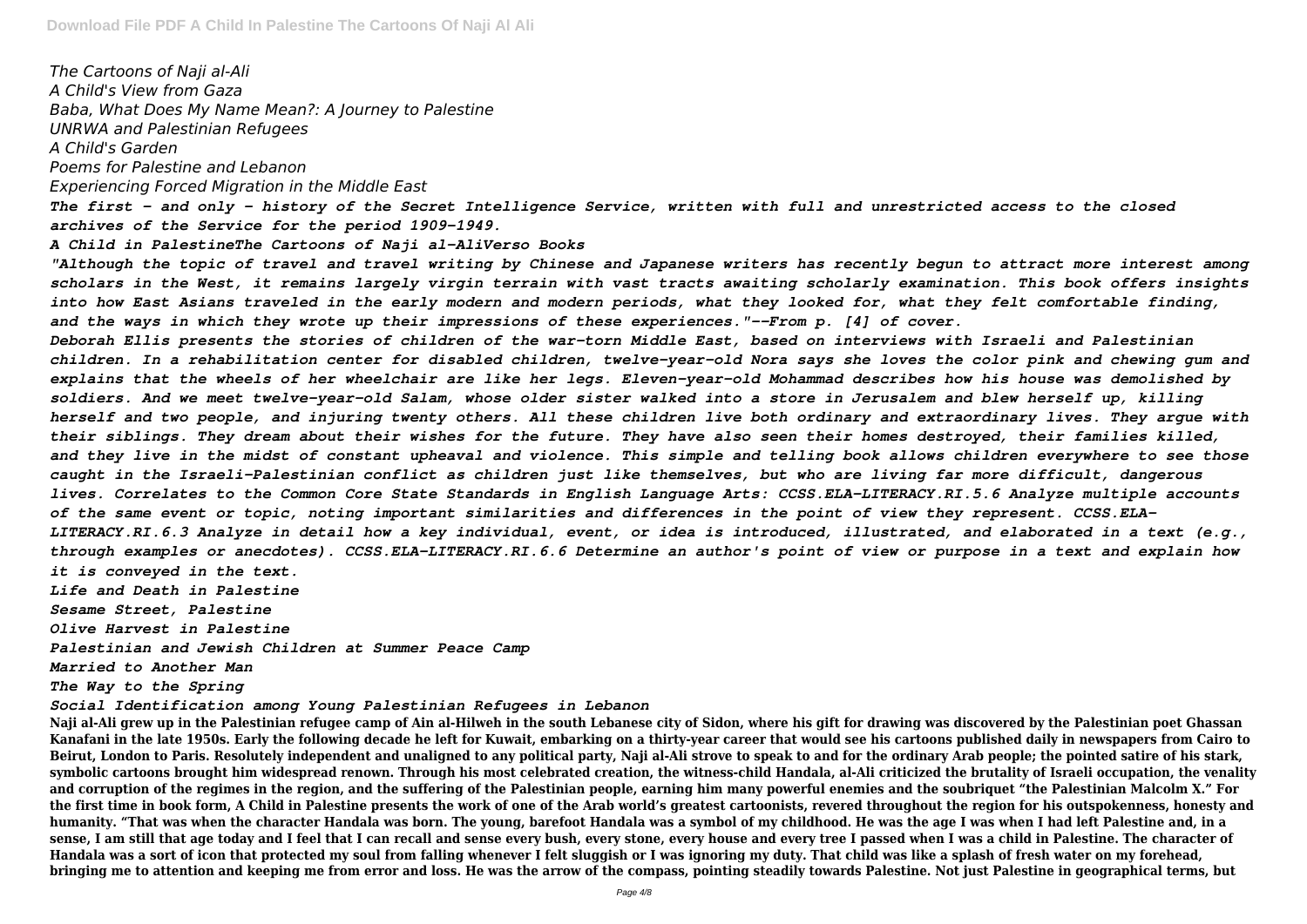**Palestine in its humanitarian sense—the symbol of a just cause, whether it is located in Egypt, Vietnam or South Africa."—Naji al-Ali, in conversation with Radwa Ashour A boy's world is ruin and rubble, with a wire fence and soldiers separating him from the cool hills where his father used to take him as a small child. Can a tiny, green plant shoot give him hope in a bleak landscape?**

**The second edition of the best-selling 'P is for Palestine,' the world's first-ever English-language ABC story book about Palestine, told in simple rhythmic rhyme with stunning illustrations to act as an educational, colorful, empowering reference for children, showcasing the geography, the beauty and strength of Palestinian culture. Anyone who has ever been to Palestine (to some also known as the Holy Land) or who has Palestinian friends, colleagues, or neighbors knows that this proud nation, located on the western-most point of Asia, not that many nautical miles away from Cyprus, Alexandria (Egypt) and Greece, is at the center of our world. It is home to the sweetest oranges, most intricate embroideries, great dance moves (Dabkeh), fertile olive groves, and sunniest people! Inspired by Palestinian people's own rich history in the literary and visual arts, specifically by children's authors and illustrators such as Naji al-Ali (1938 - 1987), Ghassan Kanafani (1936 - 1972), and Mohieddin El Labbad (1940 - 2010) among others, an academic and children's author and a socially conscious illustrator have teamed up to create P is for Palestine--a book for children of all ages! 'P is for Palestine: A Palestine Alphabet Book' is the first book in independent publisher 'Dr. Bashi's' Diverse Children's Books Series. 'P for Palestine' has received critical praise from Palestinian and Arab-American luminaries in academia, media, and the arts. "When does a children's book get coverage in the New York Post ('Page Six,' no less), the Forward, Ha'aretz, the New York Daily News, and Breitbart'...teaching and learning about Palestine has been a sore spot for Zionists. The book provides an ocular target for their existential anxiety."--Steven Salaita Rifqa is Mohammed El-Kurd's debut collection of poetry, written in the tradition of Ghassan Kanafani's Palestinian Resistance Literature. The book narrates the author's own experience of dispossession in Sheikh Jarrah--an infamous neighborhood in Jerusalem, Palestine, whose population of refugees continues to live on the brink of homelessness at the hands of the Israeli government and US-based settler organizations. The book, named after the author's late grandmother who was forced to flee from Haifa upon the genocidal establishment of Israel, makes the observation that home takeovers and demolitions across historical Palestine are not reminiscent of 1948 Nakba, but are in fact a continuation of it: a legalized, ideologically-driven practice of ethnic cleansing.**

**Apeirogon**

**P Is for Palestine**

**From Relief and Works to Human Development Stolen Youth The Palestinian Authority in the West Bank Children of the Siege We Begin Here**

*Palestinian political cartoonist Mohammad Sabaaneh has gained renown worldwide for his stark black-and-white drawings that express the numerous abuses and losses that his countrymen suffer under Israel's occupation and celebrate their popular resistance. This collection includes 180 of Sabaaneh's best cartoons, including some depicting the privations he and other Palestinian political prisoners have suffered in Israel's many prisons. This book offers profound insights into the political and social struggles facing the Palestinian people and a pointed critique of the inaction or complicity of the "international community." Veteran graphic artist Seth Tobocman contributes a foreword.*

*Exploring the evolution of the United Nations Relief and Works Agency for Palestine Refugees in the Near East (UNRWA), this book fills a lacuna in literature on the agency. UNRWA and Palestinian Refugees employs recent fieldwork in order to analyse challenges in programmes and service delivery, protection, camp governance, community participation, and camp improvement and reconstruction. The chapters examine the way UNRWA is adapting to a changing social, political and economic context, mostly within urban settings – a paradigmatic shift from understanding the Agency's role as simply a provider of relief and services to one comprehensively supporting the human development of Palestinian refugees. Examining the refugee debate using new disciplines and research frameworks, this collection aims to emphasise the centrality of the Palestinian refugee issue for Middle East peace-making and to contribute a better understanding of a unique agency. This book will be a useful aid for students and researchers with an interest in Middle East Studies, Politics, and the Israeli-Palestinian conflict. The Palestinian Authority in the West Bank explores the manner in which the Palestinian Authority's performative acts affect and shape the lives and subjective identities of those in its vicinity in the occupied West Bank. The nature of Palestinians' statelessness has to contend with the rituals of statecraft that the Palestinian Authority (PA) and its Palestinian functionaries engage in. These rituals are also economically maintained by an international donor community and are vehemently challenged by Palestinian activists, antagonistic to the prevalence of the statist agenda in Palestine. Conceptually, the understanding of the PA's 'theater of statecraft' is inspired by Judith Butler's conception of performativity as one that encompasses several repetitive and ritual performative acts. The authors explore what they refer to as the 'fuzzy state' (personified in the form and conduct of the PA) looks like for those living it, from the vantage point of PA institutions, NGOs, international representative offices, and activists. Methodologically, the book adopts an ethnographic approach, by way of interviews and observations in the occupied West Bank and East Jerusalem. The Palestinian Authority in the West Bank makes an important and long-due intervention by integrating performance studies and politics to suggest an understanding of the theatrics of woeful statecraft in Palestine. The book is an essential resource for students and scholars interested in the study of the state, International Relations and Politics, Palestine Studies, and the Middle East. Yalla, Let Me Show You Palestine is the story of a rambunctious and proud Palestinian child, Yousef, that embarks on an exciting task his first day of school in the*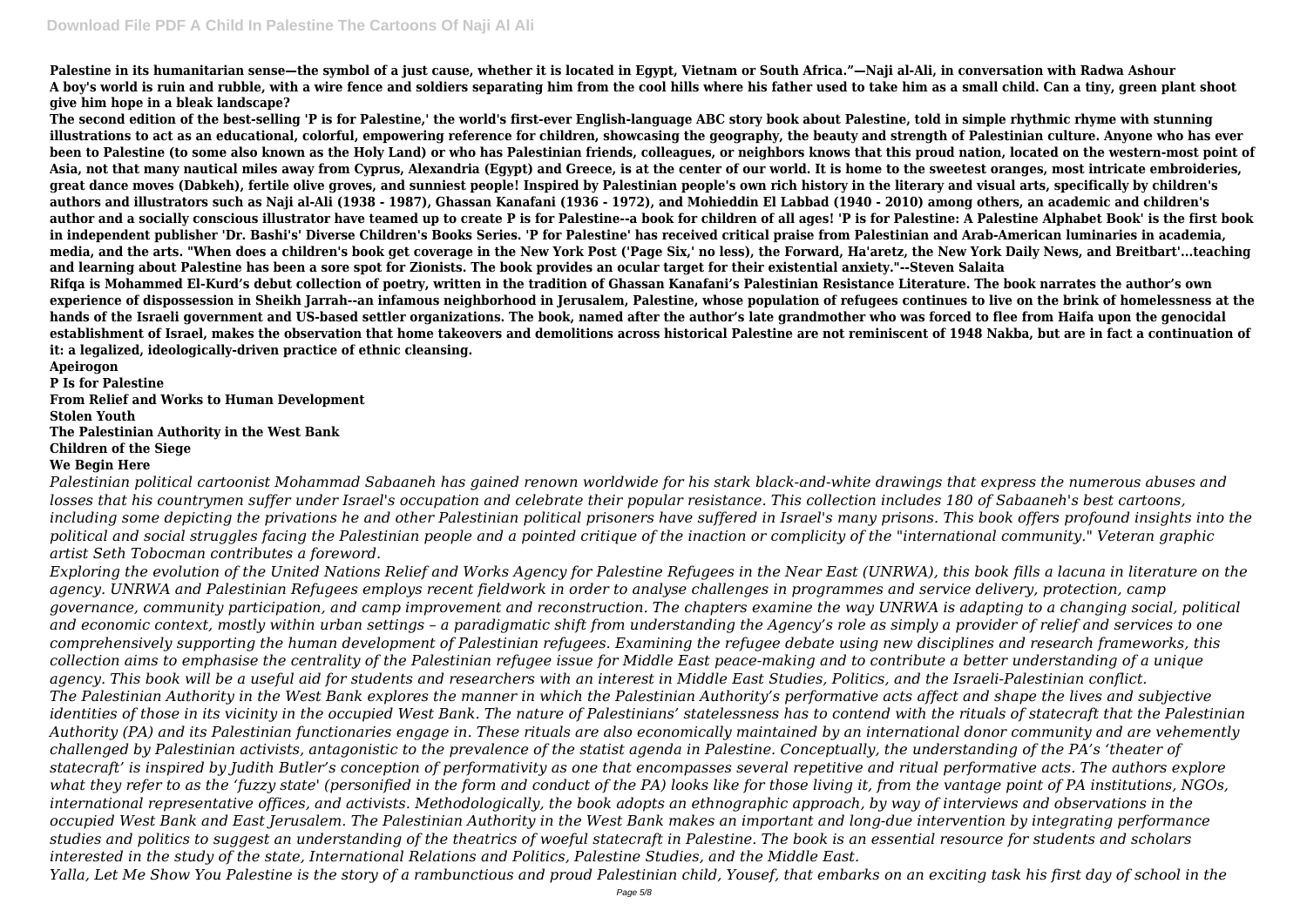*United States: explaining the uniqueness and joy of his culture to his peers. Throughout the day, Yousef utilizes the classroom materials and environment to express his Palestinian identity. Join Yousef on his imaginative journey to celebrate friendship, culture, history, food, and art in this informative and inclusive book! Memories from My Mother's Kitchen*

**Big Birds are rare in Palestine. Daoud Kuttab knows. The ups and downs of producing a world-famous children's program quickly escalated into more than just teaching Elmo to speak Arabic like the new Palestinian characters, Kareem and Hanin. The executive producer of the Palestinian version of Sesame Street endured working under Israeli occupation, navigating through checkpoints and M15s, arrest, and personal tragedy. Animating hand puppets against a backdrop of the turbulent Palestinian-Israeli peace process drew him into exciting, tense times that made Cookie Monster's search for sweets seem like child's play. After a surprise phone call from Children's Television Workshop, Daoud took the chance of lifetime to create a Palestinian coproduction of Sesame Street. From finding actors and puppeteers in a country starved of training to dealing with a community that considered the production too provocative, the early days were less than easy. A controversial crossover segment, where Palestinians and Israelis meet on screen on the same street, only added to the tension. Unable to film in Ramallah, the whole production—including Daoud's son and star of the show, Bishara—traveled with the Palestinian-made set to TV studios in Tel Aviv. They even had to smuggle in the lead puppeteer, Fadi al Ghol. Yet, days after the first episode aired, Daoud was arrested. Journey into his unusual world, where the signing of the Oslo Accords, Palestinian Prime Minister Salam Fayyad, Hollywood star Richard Gere, and the King of Jordan played important roles. Not even Kermit could have imagined this unique, exciting, and undeniably fascinating expansion of America's most enduring children's show into a new world bound by the West Bank desert, politics, media, and money. Illustrated. Available in print and audiobook editions. About the author: Daoud Kuttab, a Palestinian award-winning journalist and television producer from Jerusalem, co-produced Palestinian Diaries, Icarus Films that has become the best chronicle of the Palestinian intifada. He is a former Ferris Professor of Journalism at Princeton University, columnist for Al-Monitor, and reporter for Arab News. He established the Institute of Modern Media at Al Quds University and was the first Palestinian to interview an Israeli Prime Minister for the leading Al Quds daily in June 1993. He writes regularly in major publications, such as the Washington Post, New York Times, and Jordan Times, and often contributes to Project** Syndicate. He established the Arab world's first internet radio AmmanNet, and is the founder and director of Community Media Network in Amman. As a leading activist for press freedom in the **Arab world, he was the first Arab to be elected to the Vienna-based International Press Institute, where he holds the portfolio of press freedom. "Photo-essay focusing on two Israeli children, one Jewish and one Palestinian, who, in spite of their differences and the longstanding conflicts in the region, learn to play, work, and share ideas together at Summer Peace Camp, a day camp located in Israel. Includes glossary, map, and resources for readers"--Provided by publisher. 'Refugees are like seeds that scatter in the wind, and land in different soils that become their reluctant homes' my mother once told me. As a small child, I looked up at my mother and clutched her hand. The puffiness of her palm reminded me of a loaf of warm pita bread, and when she laced her fingers into mine like a pretzel, I felt safe. I would have walked with her to the ends of the earth. When Mona moved from California to Ramallah to teach conflict resolution in a school for a year, she kept a journal. Within its pages, she wrote her impressions of her homeland, a place she had only experienced through her mother's memories. As she settled into her teaching role, getting to know her students and the challenges they faced living in a militarized, occupied town, Mona also embarked on a personal pilgrimage to find her mother's home in Jerusalem. Mona had dreamed of being guided by her mother down the old souqs, and the leafy streets of her neighborhood, listening to the muezzin's call for prayer and the medley of church bells. But after fifty-nine years of exile, it was Mona's mother who held her daughter's hand as they visited Jerusalem together, walking the narrow cobblestone alleys of the Old City. Their roles were reversed. Mona had become her Mama's legs and her memory - and the one to tell her story going forward. In My Mother's Footsteps is a moving and heart-rending journey of a daughter discovering her roots and recovering her mother's beloved past. It's also an intimate and tender account of daily life for Palestinians as never seen before. For fans of The Bookseller of Kabul and The Beekeeper of Aleppo. Read what everyone is saying about In My Mother's Footsteps 'This is a beautifully written story told with** honesty and passion...It will jerk those tears right out of your head...Surely one of the best books of 2021.' Goodreads reviewer, **PPPPP** 'Beautiful. Poignant. Phenomenal...I cried and I smiled...Truly a gem.' Goodreads reviewer, **RRRR 'Moving**, evocative and poignant...a really insightful and touching book as well as an intimate narration of family history and deep-rooted love of Palestine and I learnt a lot from it.' Resnas\_readagram, **RRRR** 'Informative, powerful, moving...Her descriptions of the places she visits in Palestine are exceptionally evocative...I felt transported to the streets of **Jerusalem and Ramallah, almost as if I was walking alongside her...an extremely necessary book, narrated in a beautiful prose and which I found very insightful and poignant...If you loved works of** fiction such as The Beekeeper of Aleppo or A Thousand Splendid Suns, this memoir will not disappoint.' Goodreads reviewer, **PPPP** 'A beautifully written and intimate portrait of a relationship **between a mother and daughter.' the\_suitable\_girl, 22222** 

*The Power of Music in a Hard Land The Cartoons of Naji Al-Ali A Palestine Alphabet Book Rifqa 1917: Beyond the Western Front*

Winner, Arab American National Museum Book Award for Children's/YA Literature, among other awards and honors. "When a war ends it does not go away," my mother says."It hides inside us.. **. Just forget!" But I do not want to do what Mother says . . . I want to remember. In this groundbreaking memoir set in Ramallah during the aftermath of the 1967 Six-Day War, Ibtisam Barakat captures what it is like to be a child whose world is shattered by war. With candor and courage, she stitches together memories of her childhood: fear and confusion as bombs explode near her home and she is separated from her family; the harshness of life as a Palestinian refugee; her unexpected joy when she discovers Alef, the first letter of the Arabic alphabet. This is the beginning of her passionate connection to words, and as language becomes her refuge, allowing her to piece together the fragments of her world, it becomes her true home. Transcending the particulars of politics,**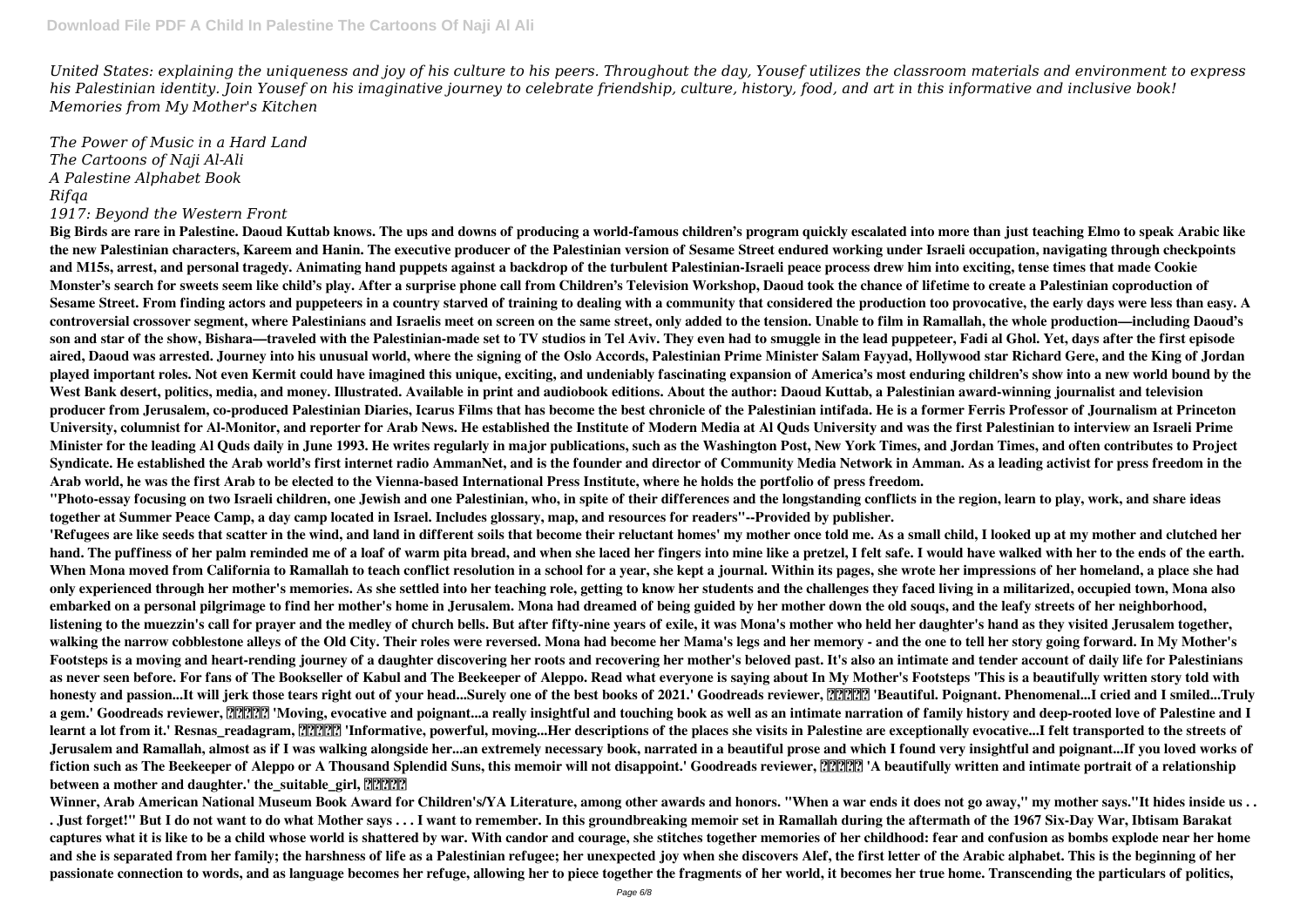**this illuminating and timely book provides a telling glimpse into a little-known culture that has become an increasingly important part of the puzzle of world peace. Children of Palestine**

**A Novel**

**Tehran Children: A Holocaust Refugee Odyssey**

**Narratives of Resilience**

**In My Mother's Footsteps**

**Men in the Sun and Other Palestinian Stories**

**The History of the Secret Intelligence Service 1909-1949**

**A collection of works by the late Palestinian political cartoonist offers insight into his childhood in a refugee camp and discovery by poet Ghassan Kanafani, in a volume that reflects his non-allegiance to a political party and his use of stark and symbolic imagery.**

**A story about the harvest traditions that have been shared among Palestinian farmers for centuries. The story takes the reader's imagination on a journey, starting from how the olives are picked, through how they are pressed into oil, bottled and finally arrive in the consumer's hands. Along the way the reader shares in this festive working atmosphere filled with singing, eating, love and laughter portrayed from the eyes of a child.**

**Stories from Palestine profiles Palestinians engaged in creative and productive pursuits in their everyday lives in the West Bank, Jerusalem, and the Gaza Strip. Their narratives amplify perspectives and experiences of Palestinians exercising their own constructive agency. In Stories from Palestine: Narratives of Resilience, Marda Dunsky presents a vivid overview of contemporary Palestinian society in the venues envisioned for a future Palestinian state. Dunsky has interviewed women and men from cities, towns, villages, and refugee camps who are farmers, scientists, writers, cultural innovators, educators, and entrepreneurs. Using their own words, she illuminates their resourcefulness in navigating agriculture, education, and cultural pursuits in the West Bank; persisting in Jerusalem as a sizable minority in the city; and confronting the challenges and uncertainties of life in the Gaza Strip. Based on her in-depth personal interviews, the narratives weave in quantitative data and historical background from a range of primary and secondary sources that contextualize Palestinian life under occupation. More than a collection of individual stories, Stories from Palestine presents a broad, crosscut view of the tremendous human potential of this particular society. Narratives that emphasize the human dignity of Palestinians pushing forward under extraordinary circumstances include those of an entrepreneur who markets the yields of Palestinian farmers determined to continue cultivating their land, even as the landscape is shrinking; a professor and medical doctor who aims to improve health in local Palestinian communities; and an award-winning primary school teacher who provides her pupils a safe and creative learning environment. In an era of conflict and divisiveness, Palestinian resilience is relatable to people around the world who seek to express themselves, to achieve, to excel, and to be free. Stories from Palestine creates a new space from which to consider Palestinians and peace. The book will interest general readers who want to learn about contemporary Palestinian life in the West Bank, Jerusalem, and the Gaza Strip beyond oft-repeated themes of oppression and violence, as well as students and scholars of Israel-Palestine studies, peace studies, journalistic conflict-zone reporting, and narrative writing.**

**Stolen Youth is the first book to explore Israel's incarceration of Palestinian children. Based on first-hand information from international human rights groups and NGO workers in the West Bank and Gaza Strip, it also features interviews with children who have been imprisoned. The result is a disturbing and often shocking account of the abuses that are being carried out by Israel, and that have been widely documented by human rights groups such as Amnesty, but yet have never been addressed by the international community.The book presents a critical analysis of the international legal framework and the UN system, arguing that a major failure of these instuitutions is their appeal to neutrality while ignoring the reality of power. The book attempts to address the inadequacy of these institutions by placing the issue of Palestinian child prisoners within the framework of Israeli strategy and the overall system of control.The book is divided into three main sections: the first chapters introduce the major issues, and propose a framework for understanding Israel's policy towards Palestinian detainees, particularly children. The second section examines the actual experience of children from the moment of arrest until their release from prison based on hundreds of affidavits collected from children released from prison. The final section of the book analyses in detail the reasons underlying Israel's incarceration of children and the impact on Palestinian society. It outlines Israel's system of institutionalized discrimination and state torture, challenges the legitimacy of Israel's 'security' argument, and argues that Israel's treatment of Palestinian detainees forms one pillar of a policy designed to quash resistance to the occupation. Tasting the Sky**

**Ideology and Propaganda in Education Tired of Being a Refugee Sharing Our Homeland**